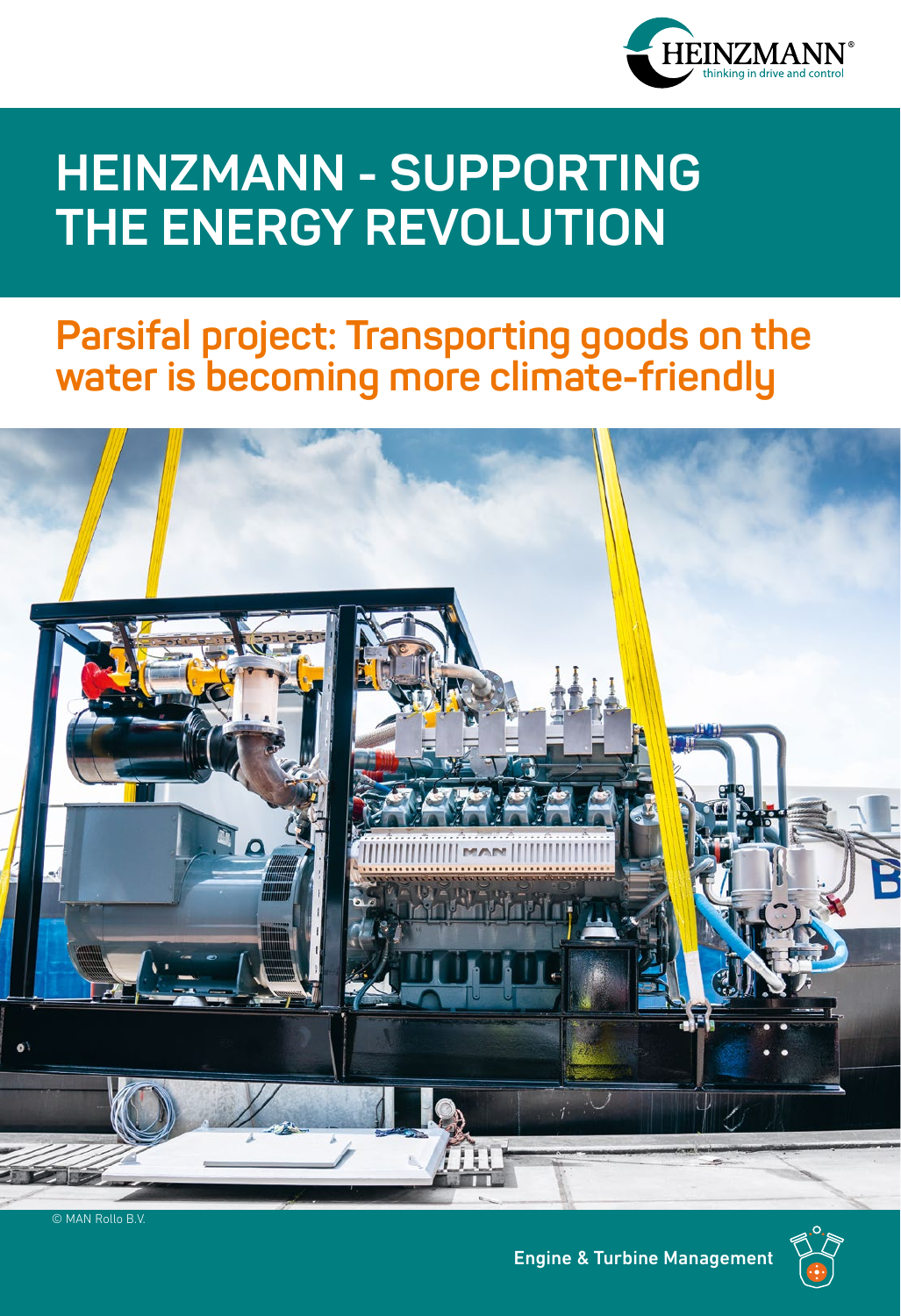## **Parsifal project: Transporting goods on the water is becoming more climate-friendly**

Reduced pollution and more climate-friendly: HEINZMANN and the Parsifal project will also help shape the future of international shipping with equipment from the Black Forest. By 2025, this innovative cooperation with MAN Engines and MAN Rollo will have equipped and launched 40 ships with low-emission drives.

Shipping is the backbone of global cargo handling. More than two thirds of total freight volumes worldwide are sent on ships via waterways in containers, as bulk goods or in tanks. Ship builders and shipping companies are aware of their responsibility and are actively looking for solutions to make the transport of goods more climatefriendly. One possible option: future-proof engines that combine high performance with low-emission operation. The Parsifal project implements this solution.

HEINZMANN, one of the few manufacturers of type approved gas engine control systems worldwide, has redefined the limits of what is technically feasible and shifted the standards together with engine specialist MAN Rollo B.V. and engine manufacturer MAN Engines. HEINZMANN Managing Director Gaudenz Pacher-Theinburg: "The Parsifal project highlights that we already have sophisticated technical solutions that immediately reduce CO2 emissions in shipping without any loss of performance."

This low-emission and powerful gas-electric drive, developed in the Parsifal project, is based on two independent optimised MAN-V12 gas engines E3262, which are installed in MAN Rollo power units. They are operated with LNG (Liquefied Natural Gas) and have a significantly lower pollutant emissions than engines operated with heavy fuel oil or marine diesel oil. The engines developed in the Parsifal project not only satisfy the requirements of the exhaust emission standard Stage V, and are not only certified in accordance with the EU standard, but they afford much more. Project manager Peter Nieuwveld from MAN Rollo: "Carbon dioxide (CO2) emissions are reduced by 25 percent, nitrogen oxide (NOx) emissions are reduced by 80 percent, and there are no particulate matter (PM) or sulphur oxides (SOx) in the exhaust."



© MAN Engines

## 99 **OUR SOLUTIONS HAVE THE POTENTIAL TO ACHIEVE FULL CO₂ NEUTRALITY OF THE SHIPS EQUIPPED WITH THEM.**

Gaudenz Pacher-Theinburg, HEINZMANN Managing Director

The reduction of emissions can only be achieved through the interaction of many components based on the outstanding engineering achievements of all partners in the Parsifal project. This is illustrated by HEINZMANN Project Manager Dominik Andre: "To meet the strict requirements of Stage V, very lean engine operation is necessary, which can get into the misfire limit when changing loads. But with a Venturi gas mixer specially adapted to the engine and its application, which responds to flow dynamics in the intake duct, the primary gas metering is directly and precisely aligned to the requirements of

**The technology developed in the Parsifal project has already proven its suitability for everyday use:** 

The MS "Helgoland", powered by a LNG dual-fuel engine that can be operated with diesel or optionally with gas, has been transporting people and goods between its home port of Cuxhaven and the German North Sea island since 2015. In 2018, the ship built in Germany receives the Blue Engel Award due to its low-emission motorisation. In the same year, the "Werkendam" dredging vessel is launched in Hardinxveld-Giessendam in the Netherlands. It is the first ship of its type to be operated with LNG.



the engine even in the event of large load changes." A dynamic adjustment of the ignition timing provides the engine more stability, and additional correction functions of the speed controller ensure the optimal fuel supply. "This means that the engine always operates within the stipulated speed range."

The quality of LNG is not as strictly specified as many other fuels. The innovative measurement and control technology must therefore be used to compensate for the fluctuations in fuel quality. As a result, engine management includes various operation-dependent functions within the speed control system, the mixture control system and the ignition system, as well as combustion monitoring systems.

The first ships with optimised LNG gas engines from the Parsifal project are already performing well in regular transport. But that doesn't mark the end of the Parsifal project. Irina Klier, Project Manager at MAN Engines: "National and international exhaust emission standards are further developed and the same applies to safety standards. We modify and test our engines regularly to ensure that they meet the changing requirements and are tailored to the needs of our customers." In addition, twelve new ships with low-emission motorisation are planned for 2022 alone within the Parsifal project.

The cooperation between MAN Engines, MAN Rollo and HEINZMANN is based on trust, respect and mutual appreciation. Irina Klier: "HEINZMANN is a strong partner with invaluable experience in all aspects of gas engines. This is not the first marine project we have tackled, so we can fall back on our shared experience." Peter Nieuwveld also emphasises reliability and praises the mentality of the machine specialist from the Black Forest: "HEINZMANN has the determination and focus that is essential for a project like this." For Gaudenz Pacher-Theinburg, Managing Director of HEINZMANN, the Parsifal project is part of a "very close and trusting partnership", which sets milestones and is able to bring "innovative and environmentally friendly propulsion and power generation solutions" to the market.

### TECHNICAL DATA

- 2 independent MAN-V12 gas engines, **·** type E3262
- 525 kW power per engine **·**
- HEINZMANN mixture control system, **·** speed control system, ignition system, monitoring and control measuring devices
- Certified according to EU Emission **·** standard Stage V